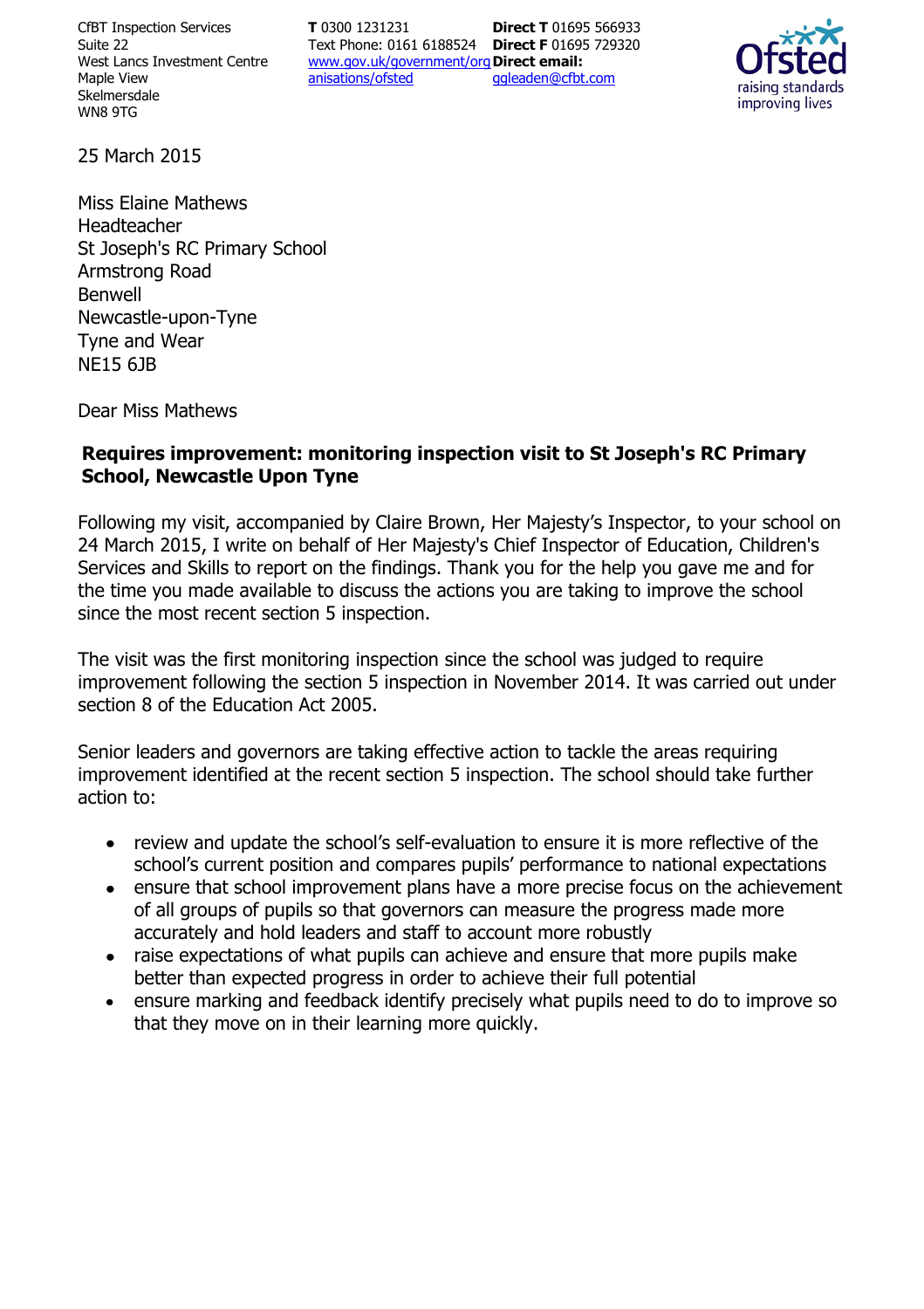

# **Evidence**

During the visit, we held meetings with you, three other school leaders, a small group of pupils, four members of the governing body, including the Chair of the Governing Body, and a representative of the local authority to discuss the action taken since the last inspection. I evaluated the school improvement plans and scrutinised other documents, including the school's evaluation of its performance, a report on the external review of governance, minutes of governing body meetings, the governor's action plan and a report from the local authority. You accompanied us on a tour of the school and we looked at samples of pupils' work, to check on improvements to the quality of teaching and pupils' progress.

## **Context**

Since the last inspection, a new Higher Level Teaching Assistant (HLTA) has been appointed. One parent governor and one foundation governor have resigned from the governing body and two new foundation governors have been appointed.

### **Main findings**

You, senior leaders and governors have taken prompt and positive action to tackle the areas for improvement identified in the recent inspection. You are holding staff to account for the progress pupils make, for example, through mid-term meetings to discuss pupils' progress. This is enabling staff to provide timely support if any pupils are falling behind. Leaders promptly reviewed the policy and procedures for marking and providing feedback to pupils. This has resulted in new systems which pupils clearly understand. Pupils know that when they arrive at school in the morning, their first task is to correct any errors from the previous day or improve their work. This is now embedding across the school. However, while marking clearly identifies what pupils have done well, the 'next steps' teachers provide for pupils are not always precise enough to move pupils on in their learning quickly. Occasionally, the work provided lacks challenge and limits pupils' progress because teachers do not move pupils on to more challenging work quickly enough if they have already fully understood the concept.

Pupils were keen to inform me that they thoroughly enjoy reading their 'class book' and the wider range of reading materials which are now available. They now write reviews of what they have read and say they enjoy reading more at school and at home. Pupils were also able to explain clearly the way in which they use new resources to assist them in tackling mathematical calculations and that they are now able to use and apply their skills to solve problems more effectively. This was evident in pupils' books.

Senior and subject leaders are developing their roles further by checking the quality of teaching and learning more carefully. They carry out observations of teaching, scrutinise pupils' work and teachers' planning and talk to pupils about what they are learning. Together with information discussed in meetings about pupils' progress, they have a clearer picture of the quality of teaching across the school. A system of coaching and mentoring has been introduced and specific support is being provided to help staff improve their skills. There are more opportunities for training, which includes teaching assistants, and this is helping to improve the quality of teaching.